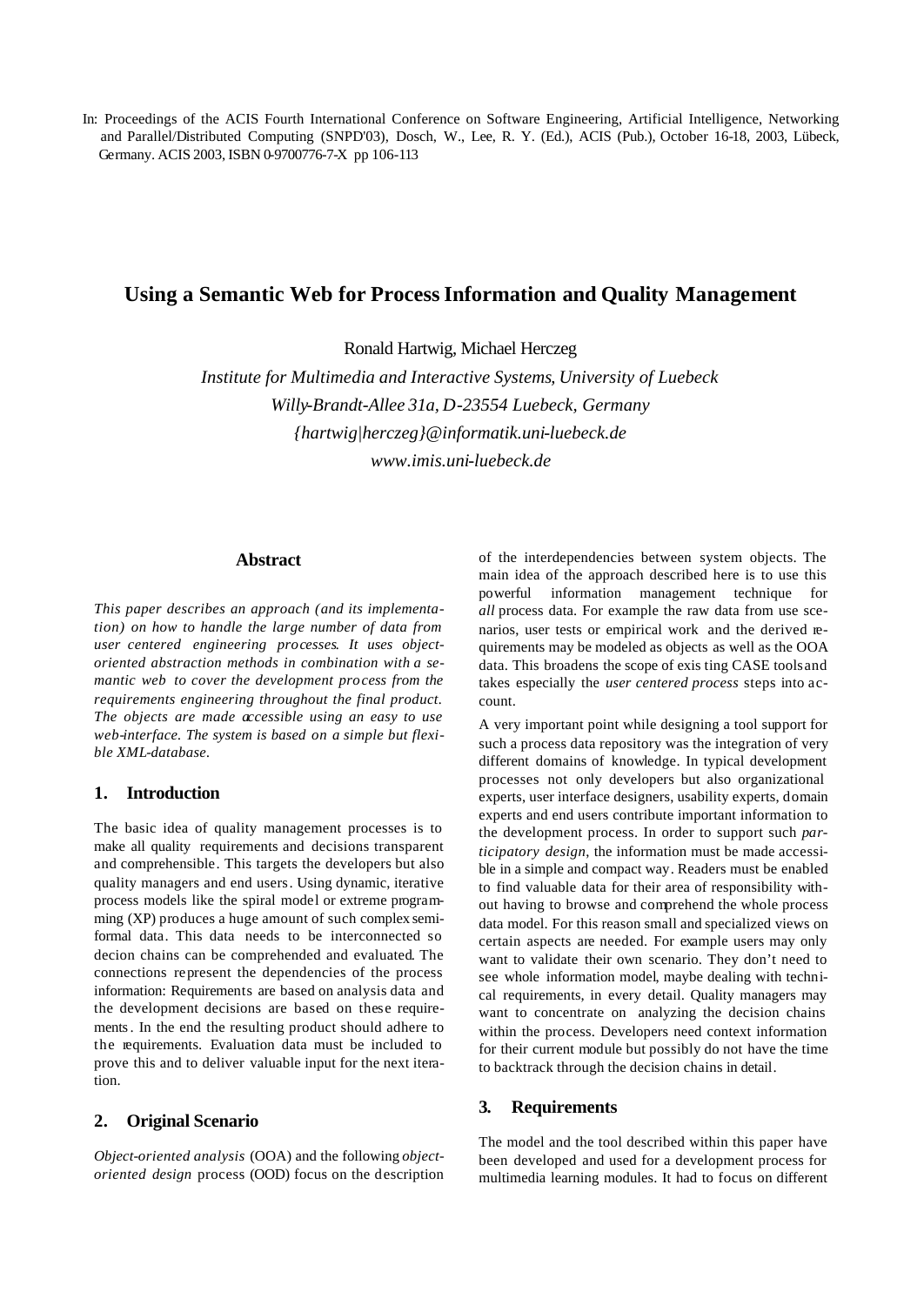domain experts from areas like pedagogies, usability, webdesign and software-design. We believe that the main ideas of this approach may be used for other kinds of (software-) development as well. The following general goals apply:

- 1. *Consistency* of data during the whole development process
- 2. *Understandability* of the data to all participants of the development process including the end users.
- 3. *Flexibility*, scalability and adaptability to different project sizes and quality requirements.

These goals are addressed using two main information management methods:

- A *semantic web*, so that all related information is interconnected. It should help to keep the data consistent (section 3.1-3.3).
- *Inheritance* as known from object-oriented mo deling helps to cope with the complexity and amount of data. This addresses the issue of understandability (section 3.4).

The third goal of flexibility is considered in the rule-based implementation concept (see sections 3.5 and 4).

#### **3.1 Classes of Process Data**

The central point of this approach is the object model as described in Figure 1. Being based in the quality management the notion of the *"potential deficiency"* is the central object instead of the objects known from OOA or specialized human-factor approaches [4], [5].

Following an ideal process model and the ideas of iterative development one would start with an analysis phase, maybe using use scenarios or other techniques, to asses the context information basis. After this, the intended use and workflow would be described. This is part of the dynamic model. Additionally the intended static model is described based on the context information. This is the place were typical OOA information are held. The (technical, usability or other quality) requirements are then derived from the analysis based on the context of use as well as requirements which are dependent to the chosen dynamic or static concept. The requirements are then documented in guidelines and other process support documents. They are accessed by the developers during their design work. The result is the product or, using versioning or rapid prototyping, a preceding version or prototype. All this is already described as OOD (objectoriented design) and is not original to this model.

From practical use in the German flagship project "Virtual University of Applied Science" (in German "VFH – Virtuelle Fachhochschule"), the project "medin" (Multimedia-Based Distance Education in Medical Computer Science) and the project "WissPro" ("Knowledge-Project: Contextualized Computer Systems ") we found that such an ideal process was hard to realize. As known from the description of the software crisis most projects do not start with a proper context analysis. The main focus of our work was to ensure quality even though some initial steps have not made been performed to an optimal extent. We call this approach "*lightweight usability*" [3]. Additio nally the ideas of an ISO 9001 [6] compliant test procedure, originally only focusing on usability engineering (see [1], [7], [8]) were adapted to help validating equirements against the context of use.

#### **3.2 A Problem Centered Approach**

The objects shown in figure 1 represent the typical engineering phases [9] and ideally would be used clockwise. But the proposed model is flexible enough to allow a reverse approach or starting with the evaluation of early prototypes and going on to the context of use analysis [2] in order to cope with insufficient requirements engineering activities. Practically the use of a product and the evaluation give valuable hints on wether the context of use analysis was precise enough or requirements are not yet valid. Therefore the new object type "potential pro blem" was added. An identified potential problem results from findings from usage evaluation, e.g. empirical work or user tests which is not yet verified to be a relevant pro blem. These potential problems then are checked against the already known context information and on its effect on the intended use. The result may be that the problem does not affect the normal use and can therefore be viewed as irrelevant. Another finding may be that not enough analysis data is available to judge the problem. These *potential problems* get the central driving force within the process and allow concentration on user and task relevant problems. It avoids doing quality management on already well done or less important parts of the project.

One application of our approach was the interface design of an e-learning system: most potential problems that were found had to do with navigational issues whereas the readability was almost no problem. With this in mind the quality management process could concentrate on elaborating requirements regarding navigational issues rather than documenting readability criteria that all participants already adhered to. More technical requirements like availability were relevant in this special context too.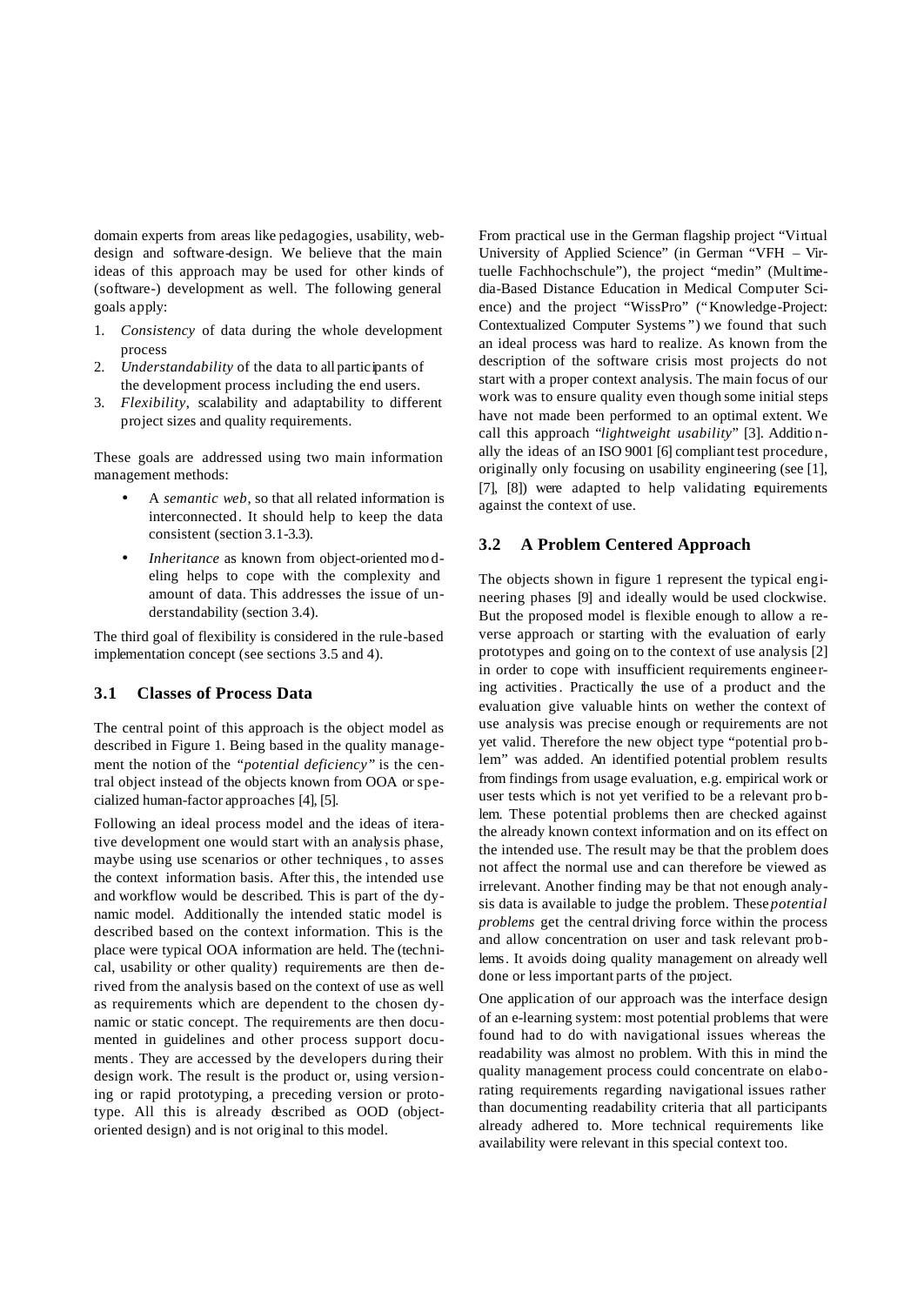

Figure 1: Object model with interdependencies as associations (all associations are "none to many"-associations).



Figure 2: Example with some bi-directional associations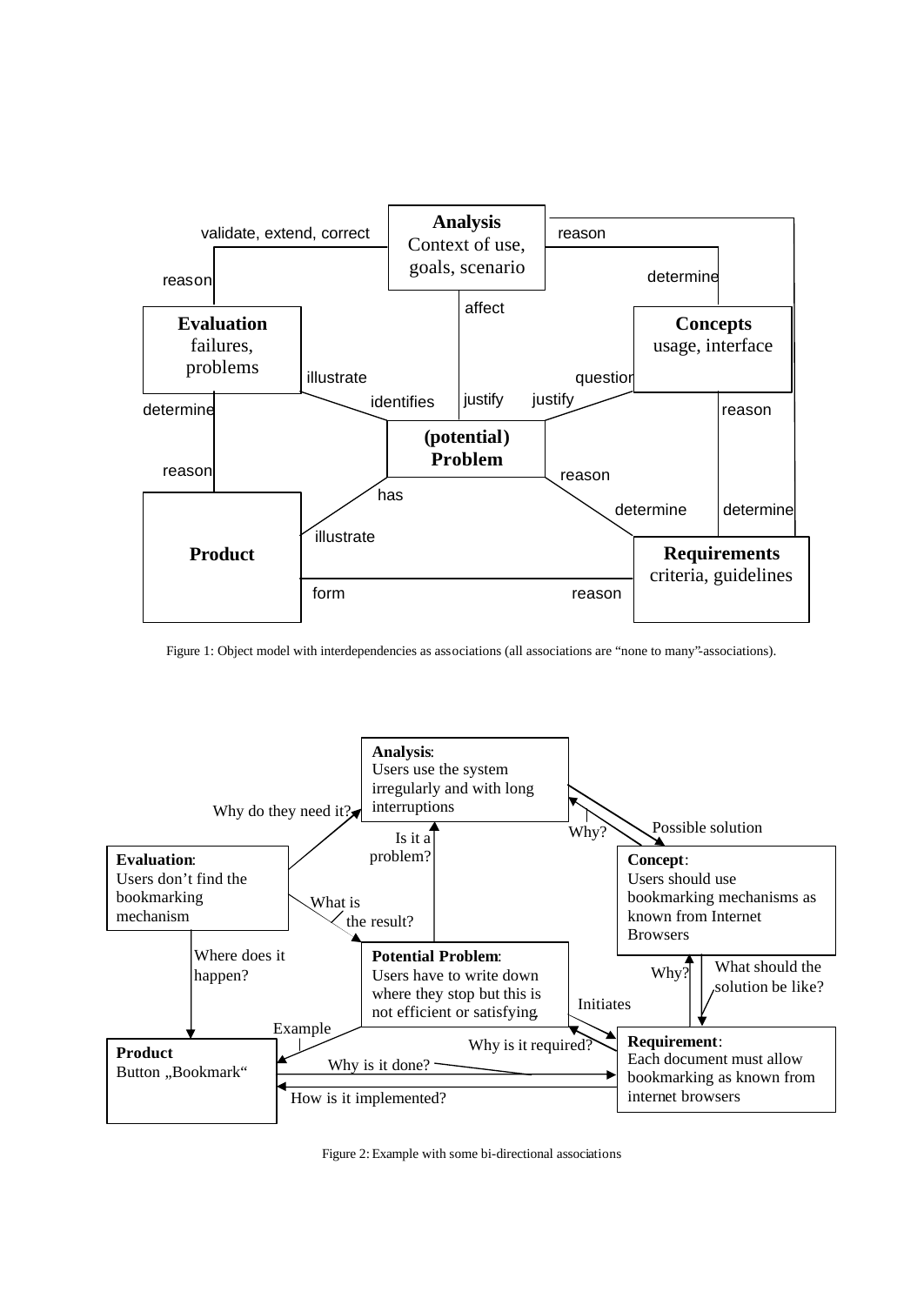## **3.3 The Semantic Web**

The interconnection of the information classes described above define a semantic web. The annotations in figure 1 show a possible semantic interpretation of the association of different object classes. This semantic web allows backtracking all decisions from the product to the **re**quirements, the concept and its context of use.

The other direction allows propagation of new findings through the development process. To support building up such a bi-directional relational structure the tool automatically generates bidirectional associations between objects.

The example (see figure 2) illustrates this mechanism: While documenting the concept the responsible author should refer to the context of use in order to justify his or her decisions. Then the requirements engineer will refer to the context of use as well as the concept to set up a requirements document and a related development guideline. During development the developers use the development guideline. Within the guideline they will find the links to the reasoning for a guideline rule and may trace back to the context of use information.

Quality managers document their findings as raw, often informal information (like error reports or testing protocols) and derive potential problems. These relate to the context of use in which the problem appears. It is validated as a problem if it obstructs the intended use described in the use scenario. This may lead to a new or more detailed guideline and of course it points to a part of the product where the problem appeared. Therefore the developer may find a link to a potential problem while analyzing a requirement. This potential problem is then illustrated (if needed) by the raw evaluation data to help to understand the problem. This has a valuable impact on the acceptance of such guidelines. Developers tended, at least in our project, to disagree with guidelines which have no articulated reasoning. For a quality engineer it is important to have the reasoning chain available, if developers ask for ratio nales.

Uni-directional decision chains could be implemented with almost every hypertext system. In our approach the tool support is to automatically add the inverse to all links and inform the target as well as the source object, what kind of object has been associated. In the above example the context of use object literally *knows* which requirements and concepts rely on it. If the context of use has to be updated or corrected, the changes can be propagated through the whole decision chain by looking at the associations related to the changed object. If a requirement is no longer

applicable because its foundation in the context of use has changed, it is now possible to track down all dependant decisions. Another example is that if quality engineers find a problem within the product, the product receives a notice on this problem, so while browsing through the product, hints about problems may show up.

The example in figure 2 may illustrate how the tool may help building a semantic web for the process information. Most of the links between different process phases and their related objects can be used both ways even though the documenter may only have had one direction in mind. Making this visible to all participants in the development process and keeping all information in one system is the goal of the proposed tool.

The alternative would be to document the requirements and most of the process data using word-processors and using UML for the system modelling without such connections. CASE tools normally have no space for informal data and no repository for multimedia evaluation data like scenario pictures, plain text usage scenarios or user test videos. This would probably lead to an inconsistent, large and therefore hard to handle mix of documents in different systems .



Figure 3: Example usage of explicit inheritance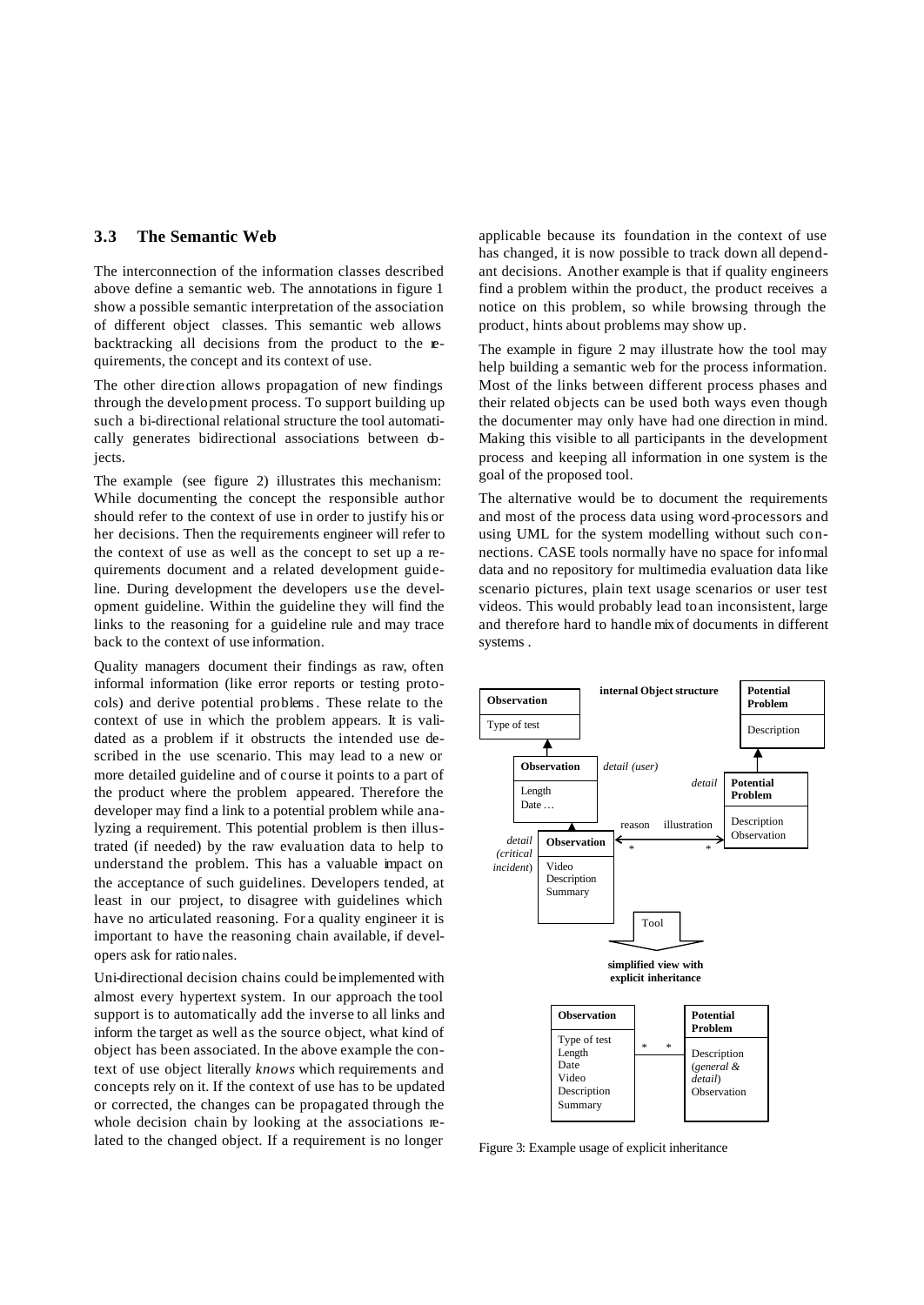# **3.4 Inheritance**

The other main idea of the proposed tool is to use inheritance and part-of relations to identify and document even complex context of use and task attributes and all other process data. Instances of the basic object classes described before are structured hiera rchically using object oriented abstraction methods like aggregation and inheritance. The important difference of this framework compared to the existing OOA and OOD techniques is the more holistic approach. It integrates *all* the data from the software lifecycle into one model instead of only the static and dynamic model. But its similarity is the handling of complex data. For example potential problems may be structured in an object hierarchy with different abstraction levels. Higher levels would describe the general impact whereas on a lower, more detailed level a keystroke analysis of the error may be documented.

One practical problem was to use such inheritance mechanisms for users without a background in information mo deling. It was not very realistic to exepct end users or domain experts to get an in-depth understanding of the object oriented information modelling concept. Instead the implicit inheritance of an object hierarchy was made explicit in a simplified view. This means that information from higher levels could be viewed on lower levels without the need of navigating through the object hierarchy. This was crucial in order to integrate the data into the living process instead of a model that would stand apart. Practically special views show certain objects in a self contained form which means that users only have to look at single objects rather than the whole inheritance tree. Figure 3 shows an example on how the different details for a user test observation and a potential problem are specified on diffe rent levels.

Of course this only helps viewing the data and supports minor changes in single objects. For adding objects or constructing a hierarchie the object oriented model must still be understood. But the main use of the tool was to work as an information system, so mainly users *read* what may be relevant for them. But even for the expert users the immediate visibility of inherited information from higher levels helps to avoid constructing contradictions or mu ltiple inconsistent instances of similar objects.

## **3.5 Flexibility**

The last main requirement was the *flexibility* of the approach. In our project the process model was not very elaborated in the beginning. It was not clear which kind of information and to which level of detail would be available. Furthermore the process itself evolved and changed in iterations during the project. Therefore there could not be a conclusive XML-scheme or DTD (Document Type Definition) in the beginning. Object attributes evolved during the process development and therefore the ability to change and maintain the object model itself during its usage becomes a crucial requirement. Changes in the information model should be possible without the need of changing the tool itself. Therefore, authorized users can create new object classes or add attributes at any level during the process and the tool has methods to handle such new objects and attributes based on a flexible rule concept.



Figure 4: System architecture

#### **4. Implementation**

The tool has been implemented using a client-server architecture (see figure 6) in conjunction with simple relational database (mySQL). As a reference to the main concept of inheritance (which has been discovered by Mendel) and the use of XML for a flexible semantic meta-language the tool is called "*XMendeL*". In order to ease the access to the process data three interfaces are available:

**Browser**: A browser interface allows entering, viewing and maintaining the data without any additional software installation using an intranet or the internet (see figure 5). Because of the varying technical background of the users a ba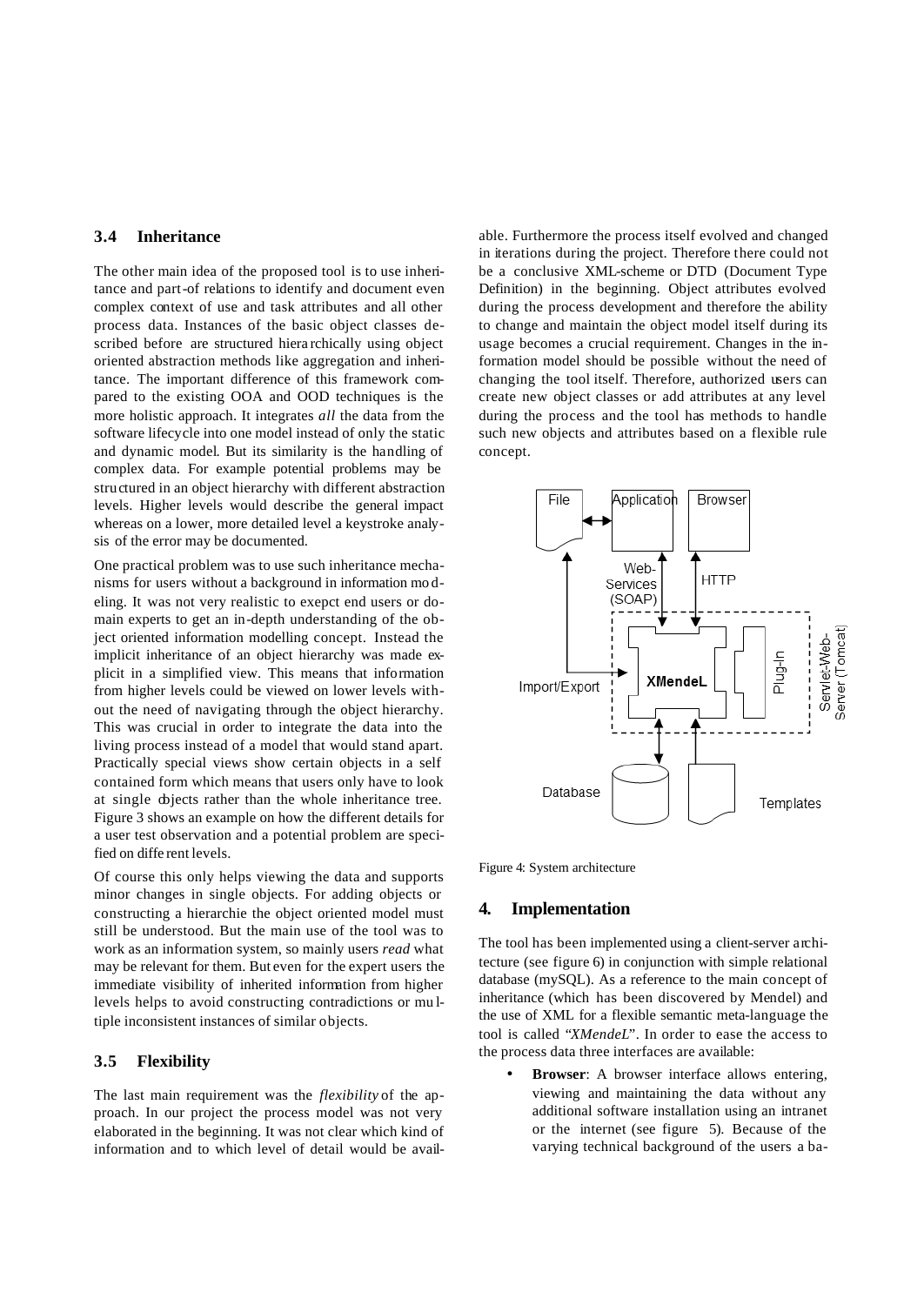sic toolbar from Microsoft Word™ is part of the interface (see figure 6). It allows to format texts and pictures within the objects. Structural work is done using simple "add child object" or "add attribute" functions. Documents, videos and graphics (e.g. an UML diagram or an evaluation video) are uploaded to the server and embedded into special container objects. Standard objects then may be associated with these non-XML contents. This provides a simple migration option from other (CASE-) tools or wordprocessors.

- **Export-/Import:** This interface serves the import and export of files which then ma y be used by external programs, e.g. a LaTeX-typesetting engine. This is useful to make static contents (like a development guideline) available offline (e.g. as a HTML-site) or to export XML-type output for other programs. A flexible, rule-based Import-Interface allows to re-use structured (not necessarily XML formatted) data from external applications.
- **.net/SOAP:** Because of the limited possibilities of the browser interface, especially for inexperienced users, a direct access interface using the SOAP standard is currently under development. Using this applications as a remote access allows users to keep their favorite program, e.g. MS Word, for documentation purposes. The application directly communicates with the XMendeL-System and uses the described inheritance and linking mechanisms . The system restructures contents from the external application and stores them as XMendeL-Objects.

All three interfaces may be used at the same time. Input parsing and output formatting is done using a rule description language (similar to the Cascading Style Sheets CSS from HTML and the XSLT transformation language for XML), which defines rules on how to interpret or to display/write the object contents. There are different views on the same data for different tasks and user groups: e.g. one HTML-view for inexperienced users, another one for usability experts, XML for the file exchange with other programs and finally a LaTeX-view for printing.

Context specific functions to interpret and adapt the data may be added using an open plug-in interface. It allows to add advanced and specialized data processing routines which influence the parsing and formatting of the data within this model without changing the system core.



Figure 5: Example screenshot (generic object view)

# **5. An Integrated Development Environment for Web-based Contents**

Because of the flexibility of the rule-based concept other possible applications were found and tested. The system offers flexible objects with a powerful view controller, a simple visual WYSIWYG-type ("What you see is what you get") interface in combination with the objectoriented modelling. This flexible view-controller is a good platform for content management. In combination with the inheritance mechanisms new possibibilities on how to store the domain contents arise. In our e-learning projects the desired products were HTML-sites with interactive contents. XMendeL was used as a development and authoring platform in the sense of a content management system (CMS). The final product could be exported from within the system and could then be used without as a stand-alone web site.

Even though the tool was not originally intended to be such a content management system it showed how much such a simple interface (figure 6 shows an example of a task specific edit view) to large scale content databases was needed and appreciated. Even inexperienced users like external physicians which developed parts of the module contents were able to work directly on the product without interfering with the remaining process.